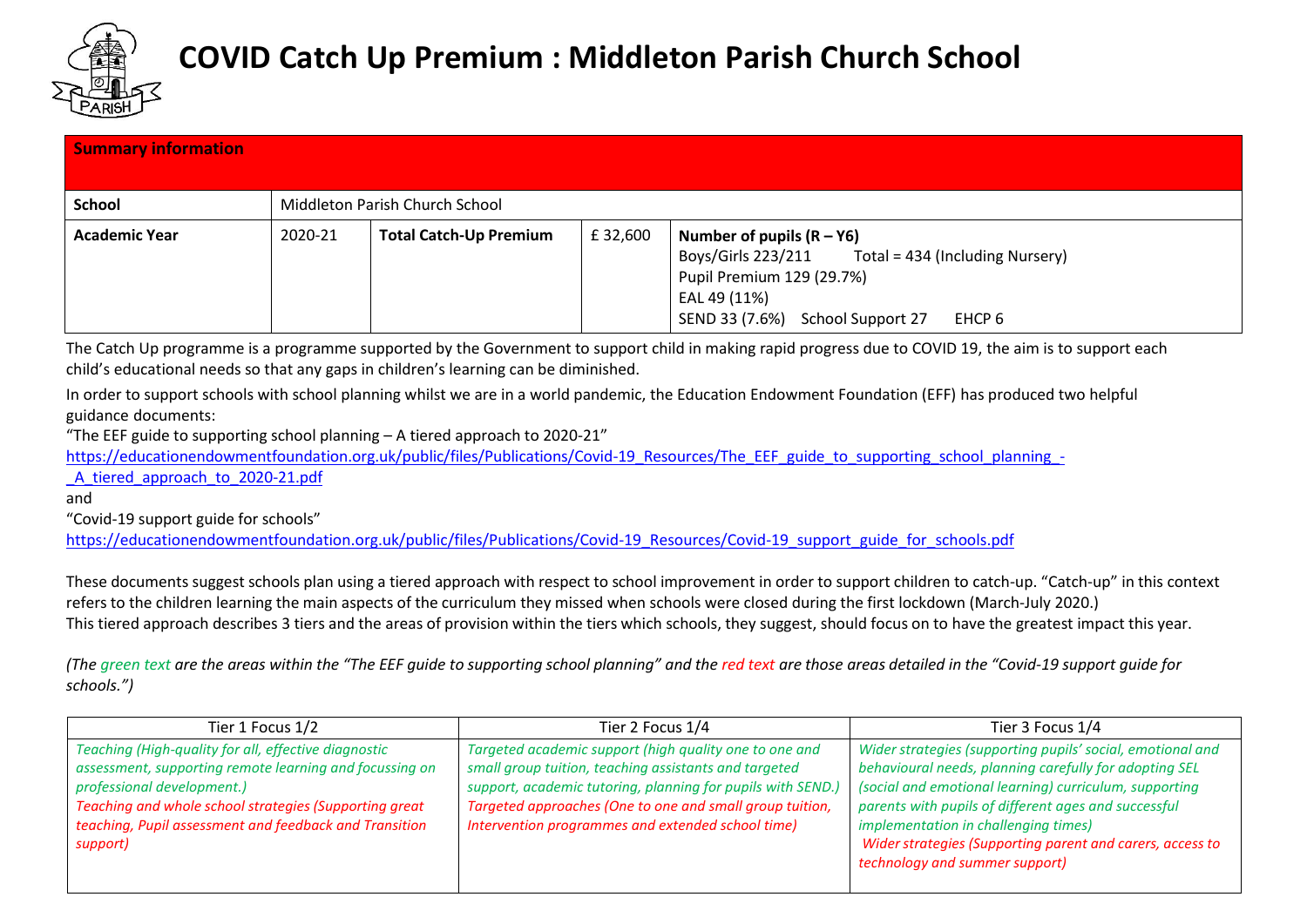Barriers to getting pupils back on track

- Loss of learning due to school closure
- Pupil attitudes to learning and resilience and stamina to access learning for longer periods of time
- Changes in behaviour, including anxiety
- Pupils not being able to make links to previous learning
- Phonics knowledge and application for pupils in EYFS and KS1
- Lack of foundations of learning / school readiness in Early Years.
- Tiredness and lack of routines
- Poor attendance (isolation/anxiety/separation)

## What we plan to do:

- Undertake phonics baseline assessments for children in Key Stage 1 in September '21 and then every 6-8weeks to ascertain what phonics intervention may be needed and implement at a time when children will all access
- Purchase, undertake and implement Wellcomm Early Years and the Primary toolkits to identify speech and language difficulties and provides activities to address them.
- Focus on core skills that enable successful learning including spelling of high frequency words, basic sentence punctuation, handwriting, times tables recall, basic fact recall of 4 operations and age appropriate reading skills.
- Ensure that all learning opportunities are well planned, learning expectations are clear and that relevant feedback is provided during and after lessons.
- Provide children with regular opportunities to express their feelings and anxieties and have the opportunity to ask questions.
- Subsidise the cost of extra staff in all Key Stage 2 classes so that targeted interventions can be actioned swiftly
- Increase number of children accessing Third Space Maths across Key Stage 2
- Purchase and implement SNAP Assessment to pinpoint specific learning and behavioural difficulties which, unidentified, may limit a child's potential to learn.
- Robust remote learning plan and individual learning packs for home, involving the purchasing of google classroom and zoom.
- Bubble based collective worship and online worship for whole school
- School to provide healthy meal parcels for families in need
- Support the mental health and wellbeing of all children by working on the Wellbeing Award to ensure mental health and wellbeing sit at the heart of school life
- Deliver a whole school recovery curriculum based on the book 'We are Here' to support the reconnection of the school community
- Ensure additional robust safeguarding/pastoral provision
- Monitor and action pupils at risk of persistent absenteeism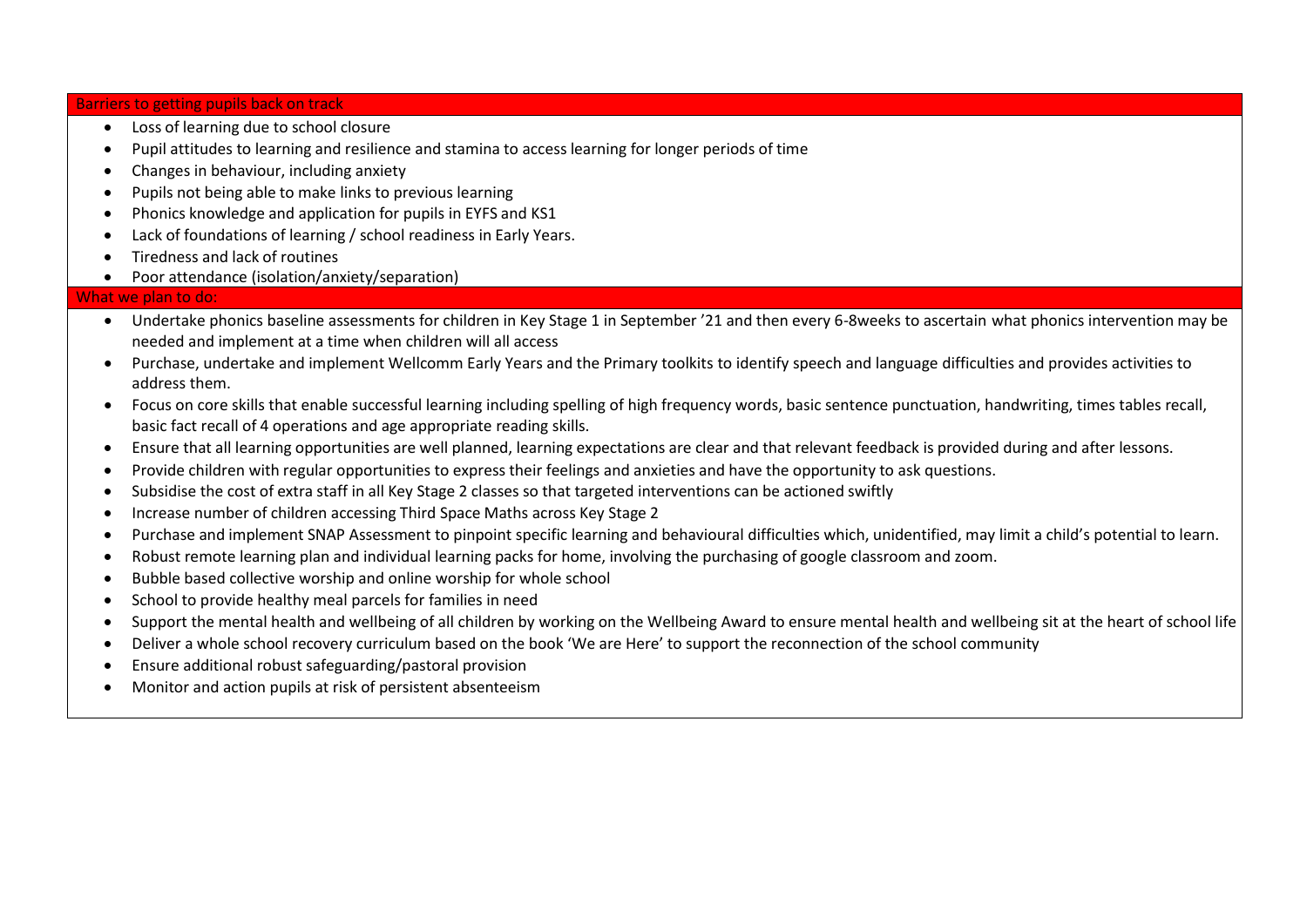| <b>Teaching and whole-school strategies</b>                                                                                                                                                                                        |                                                                                                                                                                                                                                                                                                                                                                                                                                                                                               |                   |                                                                                                                                                                                                                                                                                                                                                                                                                 |  |
|------------------------------------------------------------------------------------------------------------------------------------------------------------------------------------------------------------------------------------|-----------------------------------------------------------------------------------------------------------------------------------------------------------------------------------------------------------------------------------------------------------------------------------------------------------------------------------------------------------------------------------------------------------------------------------------------------------------------------------------------|-------------------|-----------------------------------------------------------------------------------------------------------------------------------------------------------------------------------------------------------------------------------------------------------------------------------------------------------------------------------------------------------------------------------------------------------------|--|
| <b>Desired outcome</b>                                                                                                                                                                                                             | <b>Action</b>                                                                                                                                                                                                                                                                                                                                                                                                                                                                                 | <b>Staff lead</b> | <b>Success Criteria</b>                                                                                                                                                                                                                                                                                                                                                                                         |  |
| Supporting great teaching:<br>The foundation subjects will be planned with increasing<br>detail and consideration for how prerequisite knowledge<br>will be taught alongside new learning so that knowledge<br>gaps can be reduced | Staff meeting time allocated to mapping the<br>recovery curriculum.<br>Curriculum objectives are highlighted and identified<br>as not taught or taught and those essential for<br>progress<br>'Missed' objectives annotated to show when these<br>will be addressed.<br>Use of whole class morning maths/afternoon SPAG<br>booster sessions used to teach and consolidate<br>'missed' objectives.<br>CPD provided to teachers on high quality teaching                                        | FW<br>LM<br>ST    | Staff understand how to amend and<br>adapt the curriculum to address lost<br>learning<br>Children work through well<br>sequences, purposeful learning<br>schemes<br>Essential/foundation concepts are<br>taught<br>Pupils have the knowledge and skills<br>necessary to progress in their learning<br>Teachers know when and how missed                                                                         |  |
|                                                                                                                                                                                                                                    | for all:<br>Chris Quigley whole school curriculum and retrieval<br>practise.<br>Rosenshine books purchased and whole school staff<br>meeting on implementing strategies to ensure great<br>teaching in all lessons.<br>Staff CPD on ensuring the elements of effective remote                                                                                                                                                                                                                 |                   | learning will be addressed.<br>High quality teaching for all.<br>Teachers develop a broad array of<br>teaching strategies that positively<br>impact upon long-term learning<br>All staff effectively use retrieval<br>practice to ensure that prior learning<br>is not lost.                                                                                                                                    |  |
| To develop an effective remote offer that supports the<br>learning of pupils while schools are closed due to Covid19                                                                                                               | teaching are present -e.g. clear explanations, scaffolding and<br>feedback<br>Provide access to technology (laptops)<br>Provide access to other ways of working for individual children<br>or families as required e.g. Paper packs<br>Remote Education Policy written and implemented<br>Teachers and support staff provided with training on Google<br>Classroom<br>Pupils to regularly rehearse using Goggle Classroom when in<br>school<br>Parent information session on Goggle Classroom |                   | A strong remote learning offer is in<br>place to support children learning at<br>home as a result of isolation<br>lor national lockdown<br>Remote learning curriculum is broad<br>and balanced reflecting, as far as<br>possible, that taught in school.<br>An online learning platform is in place<br>and all staff are trained in its use<br>Pupil engagement levels with remote<br>education are high (90+%) |  |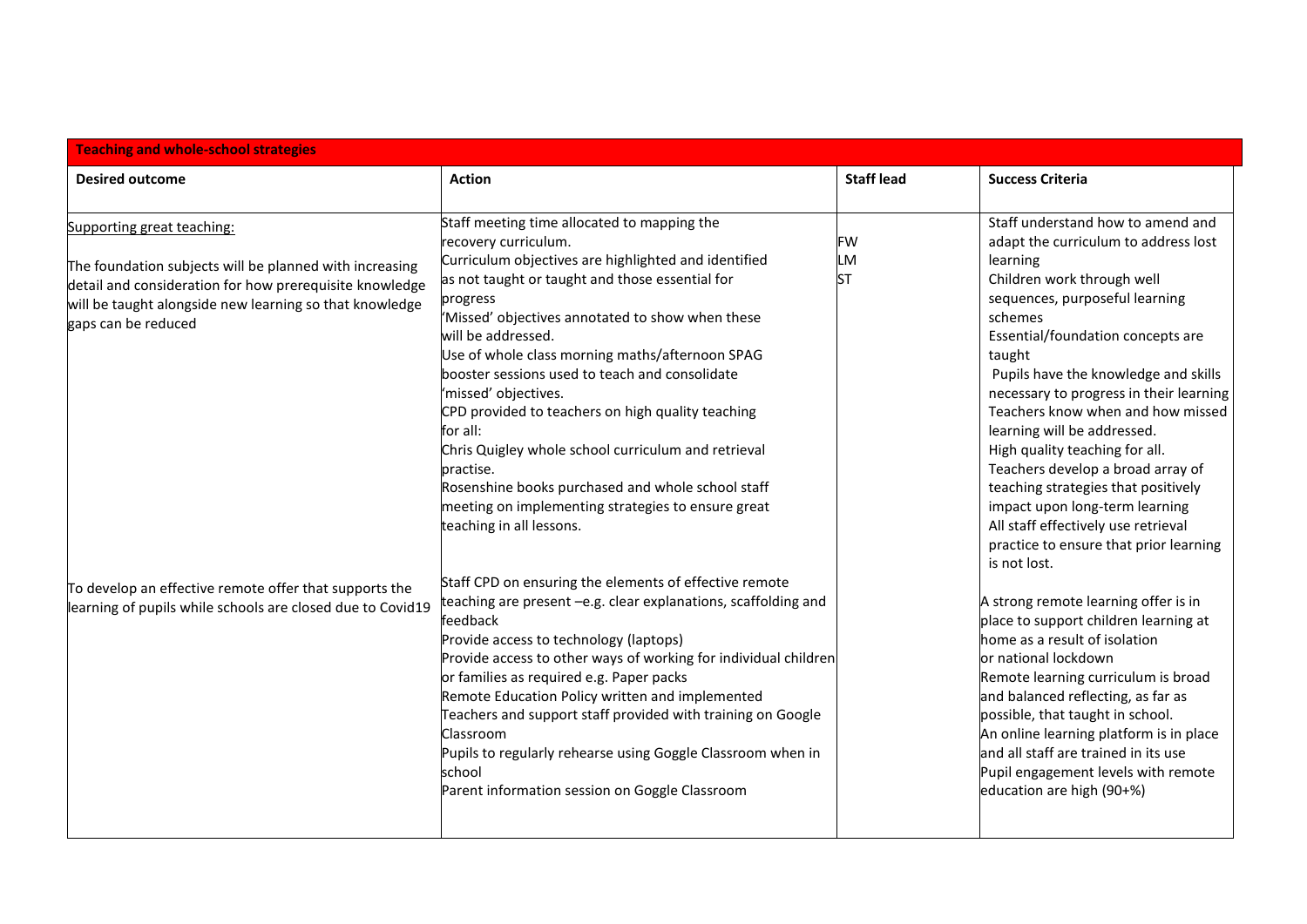| <b>Assessment and feedback</b><br>Teachers have a very clear understanding of what gaps<br>in learning remain and use this to inform assessments of<br>learning that are aligned with standardised norms,<br>giving a greater degree in confidence and accuracy of<br>assessments.                                             | Baseline assessments are carried out and areas identified for<br>intervention<br>Verbal questions, and low stakes quizzes used to diagnose<br>gaps in learning and informing teaching.<br>CPD to teachers on effective retrieval practice<br>Purchase and implement assessment test base packages.<br>Complete termly tests and use analysis of results to inform<br>pupil progress meetings and future planning.<br>Purchase and implement the following subscriptions to<br>support teaching & learning and feedback:<br>-TTRockstars                                                                                                                                                                                                              | <b>FW</b><br>LM                                        | Analysis of individual data (tests,<br>pupil's books) will show that gaps<br>have been filled and progress is being<br>made<br>Teacher uses assessment to inform<br>planning                                                                                                                                                                                                                                                                                                                                                            |
|--------------------------------------------------------------------------------------------------------------------------------------------------------------------------------------------------------------------------------------------------------------------------------------------------------------------------------|------------------------------------------------------------------------------------------------------------------------------------------------------------------------------------------------------------------------------------------------------------------------------------------------------------------------------------------------------------------------------------------------------------------------------------------------------------------------------------------------------------------------------------------------------------------------------------------------------------------------------------------------------------------------------------------------------------------------------------------------------|--------------------------------------------------------|-----------------------------------------------------------------------------------------------------------------------------------------------------------------------------------------------------------------------------------------------------------------------------------------------------------------------------------------------------------------------------------------------------------------------------------------------------------------------------------------------------------------------------------------|
|                                                                                                                                                                                                                                                                                                                                | -White Rose Maths<br>-Third Space                                                                                                                                                                                                                                                                                                                                                                                                                                                                                                                                                                                                                                                                                                                    |                                                        |                                                                                                                                                                                                                                                                                                                                                                                                                                                                                                                                         |
| <b>Transition support</b>                                                                                                                                                                                                                                                                                                      | Virtual tour of Middleton Parish Church School Primary<br>School created and placed on website.                                                                                                                                                                                                                                                                                                                                                                                                                                                                                                                                                                                                                                                      | FW<br>CR                                               | Pupils' wellbeing and learning needs<br>are assessed enabling teachers and                                                                                                                                                                                                                                                                                                                                                                                                                                                              |
| Children who are joining school from different settings<br>or who are beginning their schooling with Middleton<br>Parish Church School have the opportunity to become<br>familiar and confidentwith the setting before they<br>arrive.<br>Pupil's social and emotional health is supported as they<br>return to / join school. | Children are able to retrieve key knowledge and develop<br>increased fluency<br>Baseline Assessments completed<br>Mental Health and Wellbeing Lead provide teachers with<br>activities to boost resilience and self esteem<br>Liaison with secondary schools to plan transition activities for<br>current Year 6<br>Begin work on the Wellbeing Award<br>Year group specific parents information film developed and<br>shared to outline year group expectations and how they can<br>support catch up<br>Meet the teacher session in Sept'20<br>1:1 phone call for children with IEPs to support transition<br>Early parents evening (Oct '20)<br>We will ensure all teachers have the opportunity to discuss<br>curriculum gaps upon class handover | All class teachers<br>Engagement and<br>Inclusion Team | other school staff to provide effective<br>support.<br>Pupils return to school ready to learn<br>and prepared for this stage of their<br>education.<br>Children understand the expectations<br>as regards their work and behaviours<br>upon returning to school.<br>Parents understand the expectations<br>and how to support their child.<br>Parents understand the ways in which<br>the school is helping their child to<br>recover and supporting their children<br>at home<br>Pupils feel that they can manage<br>complex emotions. |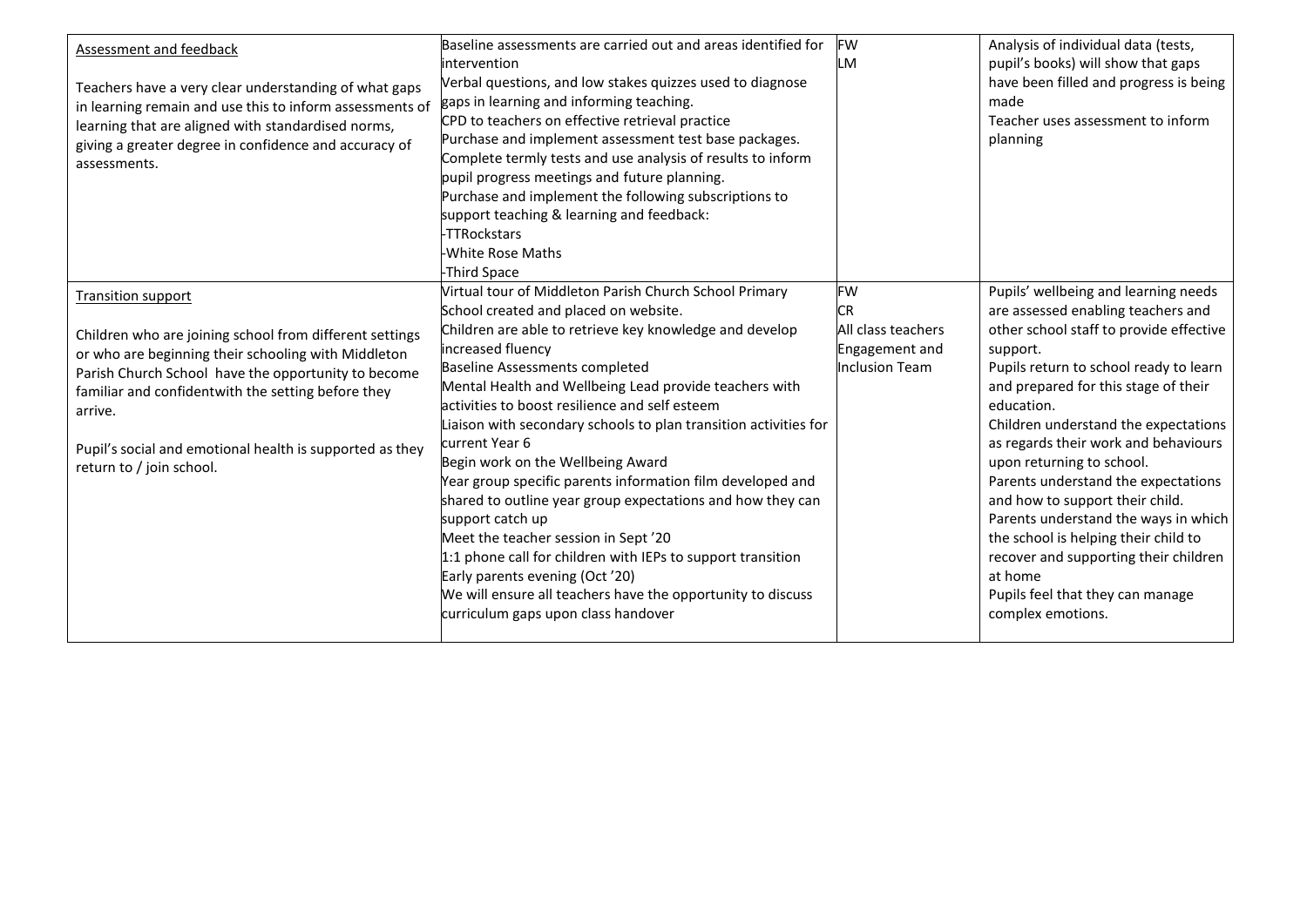| <b>Targeted approaches</b>                                    |                                                                                                               |                   |                                                |  |
|---------------------------------------------------------------|---------------------------------------------------------------------------------------------------------------|-------------------|------------------------------------------------|--|
| <b>Desired outcome</b>                                        | <b>Action</b>                                                                                                 | <b>Staff lead</b> | <b>Success Criteria</b>                        |  |
|                                                               |                                                                                                               |                   |                                                |  |
| 1-to-1 and small group tuition                                | Teachers and support staff deliver same day interventions for closing the FW                                  |                   | Analysis of individual data (tests,            |  |
| To establish structured small group interventions, to support | gaps and addressing misconceptions.                                                                           | VD                | pupil's books) will show that gaps             |  |
| pupils who have fallen behind furthest to make accelerated    | Teachers and support staff deliver weekly interventions to address<br>identified gaps across school from R-Y6 |                   | have been filled and progress is<br>being made |  |
| progress.                                                     | Additional daily phonics lesson timetabled                                                                    |                   |                                                |  |
|                                                               | Small group phonics delivery.                                                                                 |                   |                                                |  |
| Identified gaps within the foundation curriculum will be      | Real Trust training on developing resilience through play.                                                    |                   |                                                |  |
| identified and catch up sessions offer to redress balance.    | Based on baseline assessments – delivered by teachers and support                                             |                   |                                                |  |
|                                                               | staff.<br>Weekly Speech and Language sessions delivered by pastoral and support                               |                   |                                                |  |
| Non-negotiables for maths and English will be revisited to    | staff for identified children.                                                                                |                   |                                                |  |
| ensure that they are appropriate and "catch up" and 'new'     | Wellcomm speech intervention delivered weekly in Nursery, Reception                                           |                   |                                                |  |
| learning.                                                     | and Year 1 to address gaps in speech and language                                                             |                   |                                                |  |
|                                                               |                                                                                                               |                   |                                                |  |